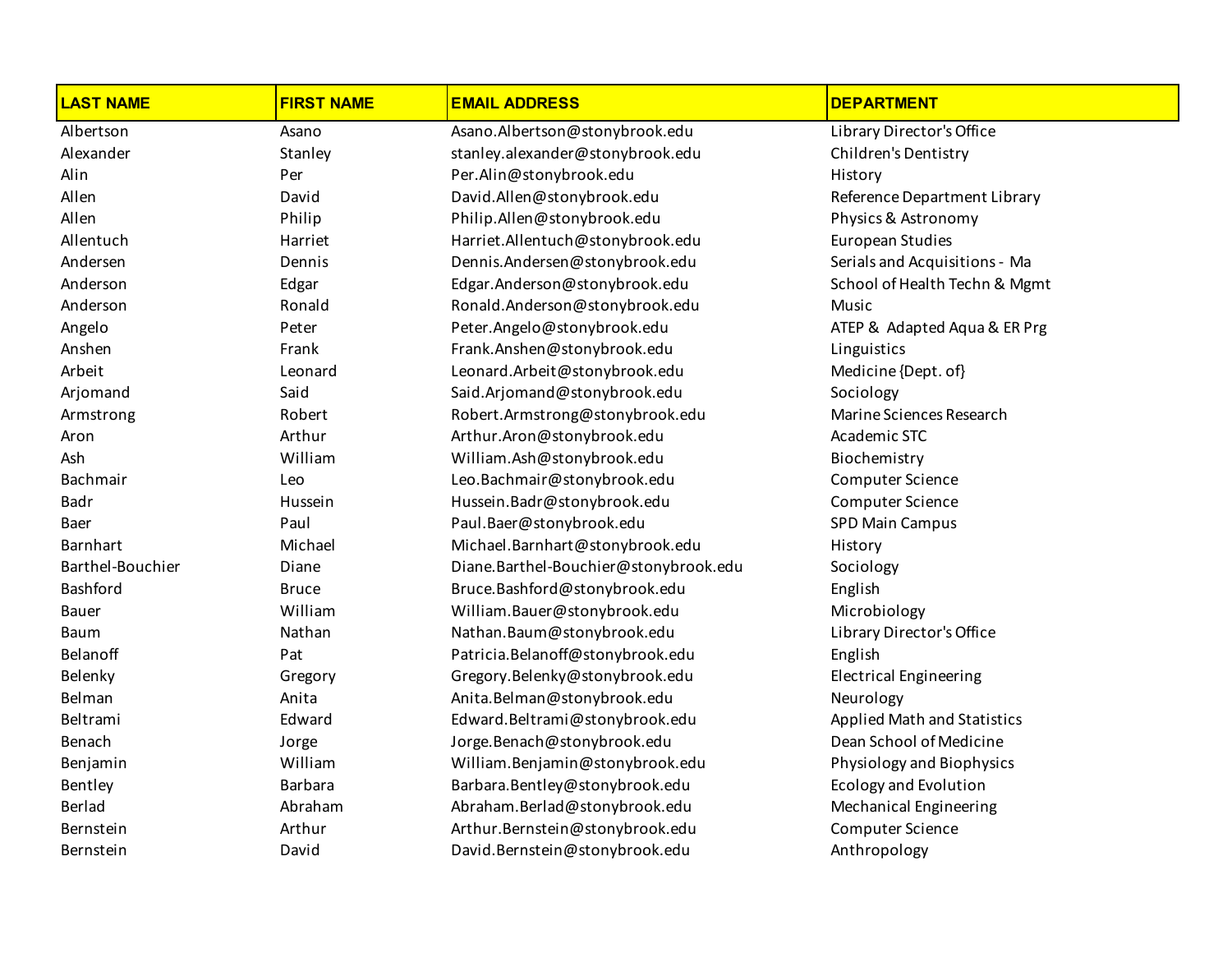| Bernstein        | Michael   | Michael.Bernstein@stonybrook.edu   | Provost's Office                 |
|------------------|-----------|------------------------------------|----------------------------------|
| Bethin           | Christina | Christina.Bethin@stonybrook.edu    | Linguistics                      |
| Bharathan        | Geeta     | Geeta.Bharathan@stonybrook.edu     | <b>Ecology and Evolution</b>     |
| Biancaniello     | Thomas    | Thomas.Biancaniello@stonybrook.edu | <b>Pediatrics Specialty Care</b> |
| Blau             | Joel      | Joel.Blau@stonybrook.edu           | School of Social Welfare         |
| <b>Bliska</b>    | James     | James.Bliska@stonybrook.edu        | Microbiology                     |
| Bloomer          | Robert    | Robert.Bloomer@stonybrook.edu      | <b>European Studies</b>          |
| <b>Bock</b>      | Jay       | Jay.Bock@stonybrook.edu            | Pathology Academic Department    |
| <b>Bogart</b>    | Michele   | Michele.Bogart@stonybrook.edu      | Art                              |
| <b>Boice</b>     | Robert    | Robert.Boice@stonybrook.edu        | Academic STC                     |
| Bolotine         | David     | David.Bolotine@stonybrook.edu      | Cataloging Department Library    |
| Bottigheimer     | Karl      | karl.bottigheimer@stonybrook.edu   | History                          |
| Bouey            | Ora       | Ora.Bouey@stonybrook.edu           | <b>School Of Nursing</b>         |
| <b>Bramel</b>    | Dana      | Dana.Bramel@stonybrook.edu         | Academic STC                     |
| <b>Brand</b>     | Barbara   | Barbara.Brand@stonybrook.edu       | Library Director's Office        |
| <b>Brand</b>     | Douglas   | Douglas.Brand@stonybrook.edu       | Gastroenterology                 |
| Brandwein        | Ruth      | Ruth.Brandwein@stonybrook.edu      | School of Social Welfare         |
| <b>Brehm</b>     | Paul      | Paul.Brehm@stonybrook.edu          | Neurobiology and Behavior        |
| <b>Brener</b>    | Jasper    | Jasper.Brener@stonybrook.edu       | Academic STC                     |
| Bretsky          | Peter     | Peter.Bretsky@stonybrook.edu       | Geosciences (ESS)                |
| <b>Brink</b>     | Peter     | Peter.Brink@stonybrook.edu         | Physiology and Biophysics        |
| <b>Broderick</b> | Joan      | Joan.Broderick@stonybrook.edu      | <b>Psychiatry Putnam Hall</b>    |
| Brown            | Deborah   | Deborah.Brown@stonybrook.edu       | Biochemistry                     |
| Brown            | Frederick | Frederick.Brown@stonybrook.edu     | <b>European Studies</b>          |
| <b>Bruehl</b>    | William   | William.J.Bruehl@stonybrook.edu    | Theatre Arts                     |
| <b>Brugmans</b>  | Linette   | Linette.Brugmans.1@stonybrook.edu  |                                  |
| <b>Butelli</b>   | Antoine   | Antoine.Butelli@stonybrook.edu     | Long Island St Vets Home         |
| Bynum            | R.        | R.Bynum@stonybrook.edu             | Biochemistry                     |
| Cabot            | John      | John.Cabot@stonybrook.edu          | Neurobiology and Behavior        |
| Canin            | Martin    | Martin.Canin@stonybrook.edu        | Music                            |
| Carleton         | Herbert   | Herbert.R.Carleton@stonybrook.edu  | <b>Material Sciences</b>         |
| Carlson          | Albert    | Albert.Carlson@stonybrook.edu      | Neurobiology and Behavior        |
| Carlson          | Elof      | Elof.Carlson@stonybrook.edu        | Biochemistry                     |
| Carpenter        | Edward    | Edward.Carpenter@stonybrook.edu    | Marine Sciences Research         |
| Carrasco         | Pedro     | Pedro.Carrasco@stonybrook.edu      | History                          |
|                  |           |                                    |                                  |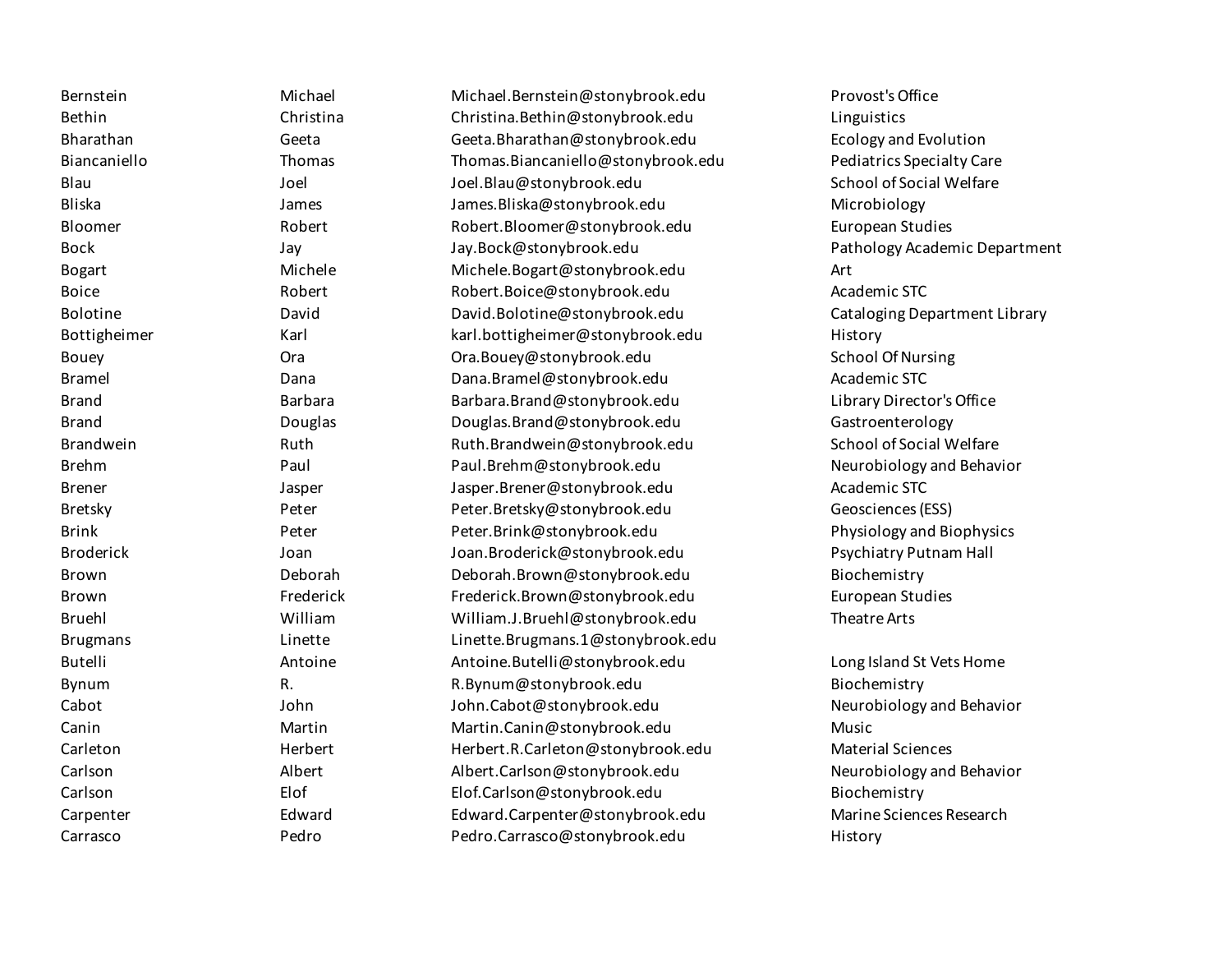| Carroll       | T.              | Owen.Carroll@stonybrook.edu            | College of Business             |
|---------------|-----------------|----------------------------------------|---------------------------------|
| Carton        | Aaron           | Aaron.Carton@stonybrook.edu            | Linguistics                     |
| Cash          | Floris          | Floris.Cash@stonybrook.edu             | Africana Studies                |
| Cess          | Robert          | Robert.Cess@stonybrook.edu             | Marine Sciences Research        |
| Chandran      | Latha           | Latha.Chandran@stonybrook.edu          | Academic Affairs Medicine       |
| Chase         | Ivan            | Ivan.Chase@stonybrook.edu              | Sociology                       |
| Chen          | Yung            | Yung.Chen@stonybrook.edu               | Applied Math and Statistics     |
| Chu           | Benjamin        | Benjamin.Chu@stonybrook.edu            | Chemistry                       |
| Cinotti       | Debra           | Debra.Cinotti@stonybrook.edu           | Dental School                   |
| Cochran       | J.              | Kirk.Cochran@stonybrook.edu            | Marine Sciences Research        |
| Cohen         | Harris          | Harris.Cohen@stonybrook.edu            | Radiology                       |
| Cohn          | Peter           | Peter.Cohn@stonybrook.edu              | Medicine {Dept. of}             |
| Cole          | Steven          | steven.cole@stonybrook.edu             | Psychiatry {Academic Departmen  |
| Collver       | 0.              | O.Collver@stonybrook.edu               | Sociology                       |
| Constantinou  | Constantia      | Constantia.Constantinou@stonybrook.edu | Library Director's Office       |
| Cooper        | Helen           | Helen.Cooper@stonybrook.edu            | English                         |
| Coulehan      | John            | John.Coulehan@stonybrook.edu           | Family Population Prev Med      |
| Coven         | <b>Brenda</b>   | Brenda.Coven@stonybrook.edu            | Reference Department Library    |
| Cover         | Albert          | Albert.Cover@stonybrook.edu            | <b>Political Science</b>        |
| Cowan         | Ruth            | Ruth.Cowan@stonybrook.edu              | Office of Academic Engagement   |
| Cross         | David           | David.Cross@stonybrook.edu             | Academic STC                    |
| Dawes         | William         | William.Dawes@stonybrook.edu           | Economics                       |
| Deitch        | Jack            | jack.deitch@stonybrook.edu             | Radiology                       |
| Delacampa     | Roman           | Roman.Delacampa@stonybrook.edu         | Cultural, Comparative & Hispani |
| Delihas       | Nicholas        | Nicholas.Delihas@stonybrook.edu        | Microbiology                    |
| Demes         | <b>Brigitte</b> | Brigitte.Demes@stonybrook.edu          | Anatomy {Anatomical Science}    |
| Deutsch       | Dale            | dale.deutsch@stonybrook.edu            | Biochemistry                    |
| Deutsch       | Lou             | Lou.Deutsch@stonybrook.edu             | Cultural, Comparative & Hispani |
| Dilger        | James           | James.Dilger@stonybrook.edu            | Anesthesiology                  |
| Dimonda       | Susan           | Susan.Dimonda@stonybrook.edu           | Club Hub                        |
| Dodd          | Robert          | Robert.Dodd@stonybrook.edu             | Geosciences (ESS)               |
| Dolan         | Paul            | Paul.Dolan@stonybrook.edu              | English                         |
| Doran-Sheehy  | Diane           | Diane.Doran@stonybrook.edu             | Anthropology                    |
| <b>Dudock</b> | Bernard         | Bernard.Dudock@stonybrook.edu          | Biochemistry                    |
| Dudzick       | Paul            | Paul.Dudzick@stonybrook.edu            | <b>Athletics Main</b>           |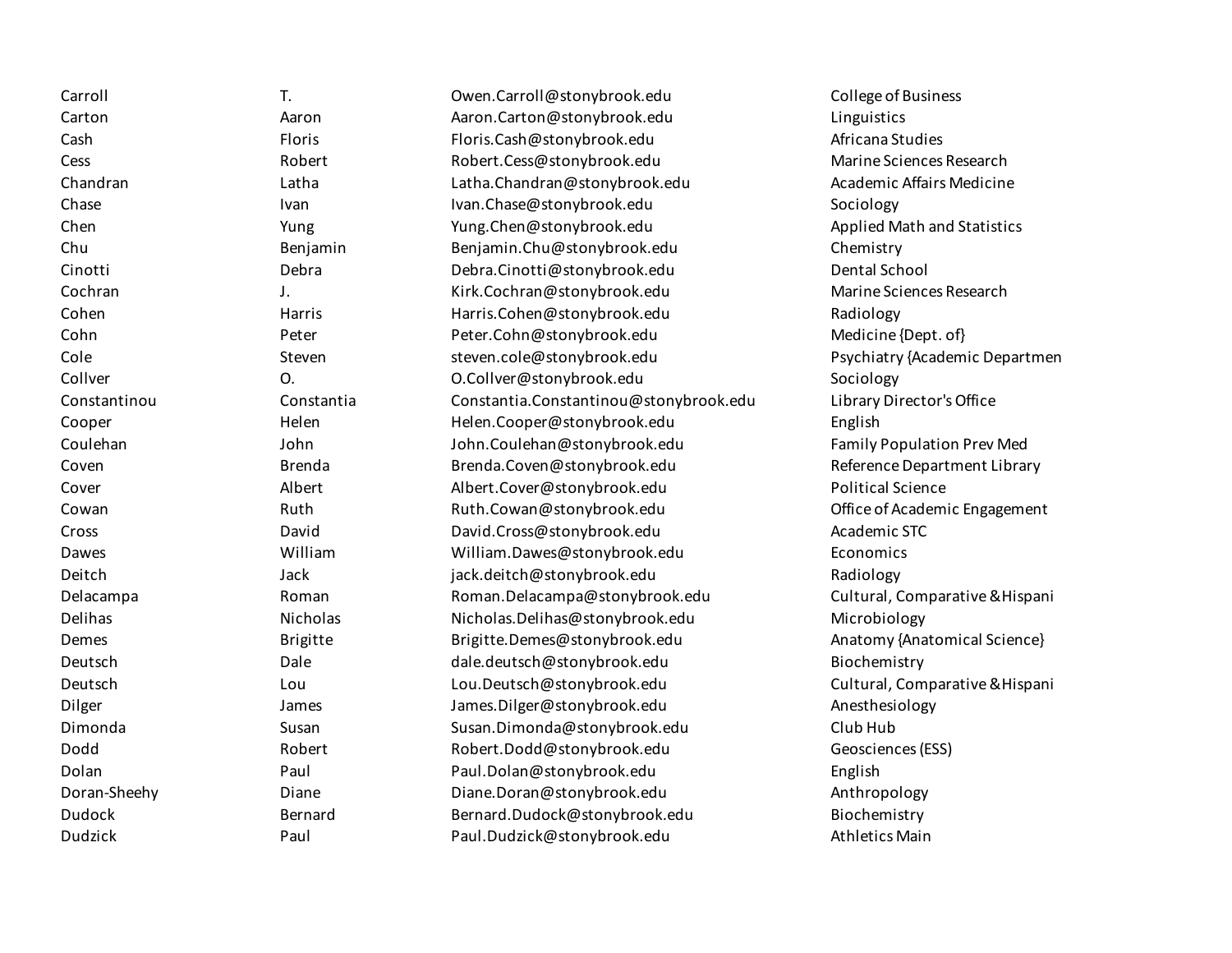Dumas **Mary Anne** Mary.Dumas@stonybrook.edu School Of Nursing Dykhuizen Daniel Daniel.Dykhuizen@stonybrook.edu Ecology and Evolution Dzurilla Thomas Thomas.Dzurilla@stonybrook.edu Academic STC Eddy Timothy Timothy.Eddy@stonybrook.edu Music Edelson Michael Michael.Edelson@stonybrook.edu Art Edelson Paul Paul.Edelson@stonybrook.edu SPD Main Campus Edmunds Leland Leland.Edmunds@stonybrook.edu Anatomy {Anatomical Science} El-Ayouty Esq. Yassin Yassin.El-Ayouty@stonybrook.edu Political Science Elling **Barbara** Barbara.Elling@stonybrook.edu European Studies Emmerich David David.Emmerich@stonybrook.edu Academic STC Erk Frank Frank.C.Erk@stonybrook.edu Office Undergraduate Education Evinger Craig Leslie.Evinger@stonybrook.edu Neurobiology and Behavior Evinger Marian Marian.Evinger@stonybrook.edu Pediatrics Academic Department Farberman **Exercise School of Social Welfare** Harvey.Farberman@stonybrook.edu School of Social Welfare Feinberg Richard Richard.Feinberg@stonybrook.edu Reference Department Library Fenstermacher Joseph joseph.fenstermacher@stonybrook.edu Neurosurgery Ferguson Fred Fred Fred.Ferguson@stonybrook.edu Children's Dentistry Fischel Janet Janet.Fischel@stonybrook.edu Pediatrics Academic Department Flood Roger Roger.Flood@stonybrook.edu Marine Sciences Research Fontanella Luigi Luigi.Fontanella@stonybrook.edu European Studies Forti-Lewis Angelica Angelica.Forti-Lewis@stonybrook.edu European Studies Fowler Frank Frank.Fowler@stonybrook.edu Chemistry Fox Jane Jane.Fox@stonybrook.edu Marine Sciences Research Francis Andrew Andrew.Francis@stonybrook.edu Psychiatry {Academic Departmen Franco Charles Charles.Franco@stonybrook.edu European Studies Franklin Nancy Nancy.Franklin@stonybrook.edu Academic STC Freundlich Martin Martin.Freundlich@stonybrook.edu Biochemistry Friend Ronald Ronald.Friend@stonybrook.edu Academic STC Fuller Sarah Sarah.Fuller@stonybrook.edu Music Furst Kenneth Kenneth.Furst.1@stonybrook.edu Geosciences (ESS) Futuyma Douglas Douglas.Futuyma@stonybrook.edu Ecology and Evolution Gabbard **Krin Krin Krin Krin.Gabbard@stonybrook.edu** Cultural, Comparative & Hispani Gage John John john.gage@connect.stonybrook.edu Anesthesiology Galbraith Jeanne Jeanne.Galbraith@stonybrook.edu Library, HSC Garant Philias Philias.Garant@stonybrook.edu Periodontics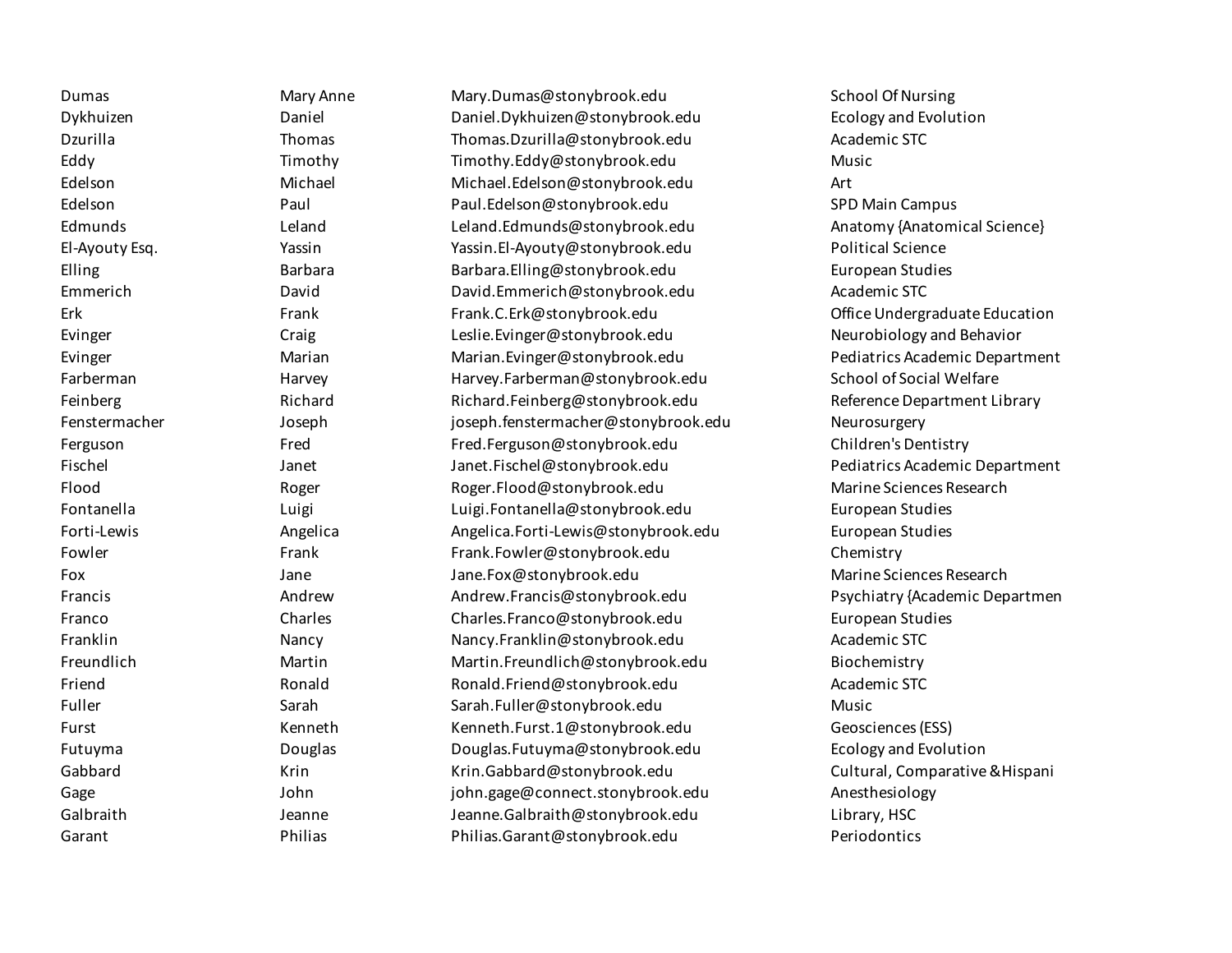| Gardner    | Pierce          | Pierce.Gardner@stonybrook.edu    | Medicine {Dept. of}               |
|------------|-----------------|----------------------------------|-----------------------------------|
| Geller     | Marvin          | Marvin.Geller@stonybrook.edu     | Marine Sciences Research          |
| Gerard     | Valrie          | Valrie.Gerard@stonybrook.edu     | Marine Sciences Research          |
| Gilmore    | Arthur          | Arthur.Gilmore@stonybrook.edu    | <b>SPD Main Campus</b>            |
| Gilmore    | David           | David.Gilmore@stonybrook.edu     | Anthropology                      |
| Gindi      | Eugene          | Gene.Gindi@stonybrook.edu        | Radiology                         |
| Ginzburg   | Lev             | Lev.Ginzburg@stonybrook.edu      | <b>Ecology and Evolution</b>      |
| Giron      | Fabio           | fabio.giron@stonybrook.edu       | Surgery                           |
| Glass      | Peter           | peter.glass@stonybrook.edu       | Anesthesiology                    |
| Golden     | Barbara         | Barbara.Golden@stonybrook.edu    | Technology & Society              |
| Goldhaber  | Alfred          | Alfred.Goldhaber@stonybrook.edu  | Inst For Theoretical Physics      |
| Goldsteen  | Raymond         | Raymond.Goldsteen@stonybrook.edu | <b>Family Population Prev Med</b> |
| Golightly  | Marc            | Marc.Golightly@stonybrook.edu    | Pathology Academic Department     |
| Goode      | Erich           | Erich.Goode@stonybrook.edu       | Sociology                         |
| Graber     | Mark            | Mark.Graber@stonybrook.edu       | Nephrology                        |
| Grannis    | Paul            | Paul.Grannis@stonybrook.edu      | Physics & Astronomy               |
| Grim       | Patrick         | Patrick.Grim@stonybrook.edu      | Philosophy                        |
| Guilmain   | Jacques         | Jacques.Guilmain@stonybrook.edu  | Art                               |
| Habicht    | Gail            | Gail.Habicht@stonybrook.edu      | Pathology Academic Department     |
| Hacker     | Michael         | Michael.Hacker@stonybrook.edu    | Technology & Society              |
| Haim       | Albert          | Albert.Haim@stonybrook.edu       | Chemistry                         |
| Hanson     | David           | David.Hanson@stonybrook.edu      | Chemistry                         |
| Hanson     | Gilbert         | Gilbert.Hanson@stonybrook.edu    | Geosciences (ESS)                 |
| Harrington | Donald          | Donald.Harrington@stonybrook.edu | Radiology                         |
| Harvey     | Howard          | Howard.J.Harvey@stonybrook.edu   | English                           |
| Hause      | John            | John.Hause@stonybrook.edu        | Economics                         |
| Hayman     | Michael         | Michael.Hayman@stonybrook.edu    | Microbiology                      |
| Hechtel    | George          | George.Hechtel@stonybrook.edu    | <b>Ecology and Evolution</b>      |
| Henderson  | Peter           | Peter.Henderson@stonybrook.edu   | Computer Science                  |
| Herman     | Herbert         | Herbert.Herman@stonybrook.edu    | <b>Material Sciences</b>          |
| Hill       | C. Denson       | C.Hill@stonybrook.edu            | Mathematics                       |
| Hoffman    | Elaine          | Elaine.Hoffman@stonybrook.edu    | Library Director's Office         |
| Hogan      | Joseph          | Joseph.Hogan@stonybrook.edu      | Technology & Society              |
| Hool       | R               | B.Hool@stonybrook.edu            | Economics                         |
| Howard     | <b>Brigitte</b> | Brigitte.Howard@stonybrook.edu   | Serials and Acquisitions - Ma     |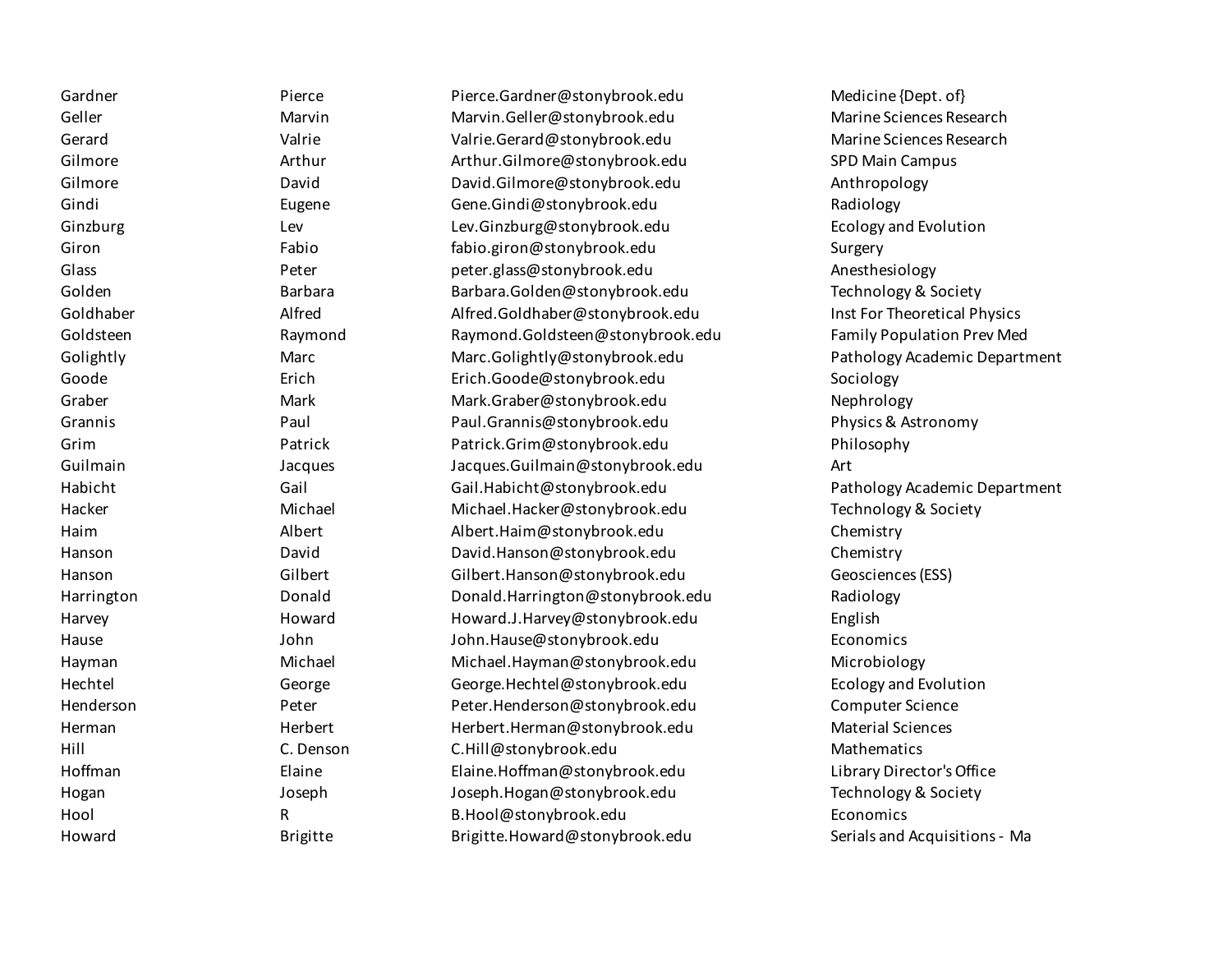| Howard        | <b>Dick</b>          | Richard.Howard@stonybrook.edu       | Philosophy                      |
|---------------|----------------------|-------------------------------------|---------------------------------|
| Huffman       | Clifford             | Clifford.Huffman@stonybrook.edu     | English                         |
| Hultin        | Mae                  | Mae.Hultin@stonybrook.edu           | Medicine {Dept. of}             |
| Hurley        | Ε.                   | Anthony.Hurley@stonybrook.edu       | Africana Studies                |
| Hyman         | Leslie               | Leslie.Hyman@stonybrook.edu         | Family Population Prev Med      |
| Ihde          | Don                  | Don.Ihde@stonybrook.edu             | Philosophy                      |
| Jaffe-Johnson | Sandra               | Sandra.Jaffe-Johnson@stonybrook.edu | <b>School Of Nursing</b>        |
| Jo            | Julitta              | Julitta.Jo@stonybrook.edu           | Library, HSC                    |
| Johnson       | Godlind              | Godlind.Johnson@stonybrook.edu      | <b>Engineering Library</b>      |
| Johnson       | Philip               | Philip.Johnson@stonybrook.edu       | Chemistry                       |
| Johnson       | Roger                | Roger.Johnson@stonybrook.edu        | Physiology and Biophysics       |
| Jona          | Franco               | Franco.Jona@stonybrook.edu          | <b>Material Sciences</b>        |
| Jonas         | Steven               | Steven.Jonas@stonybrook.edu         | Family Population Prev Med      |
| Jungers       | William              | William.Jungers@stonybrook.edu      | Anatomy {Anatomical Science}    |
| Jurgens       | Corrine              | Corrine.Jurgens@stonybrook.edu      | <b>School Of Nursing</b>        |
| Kaloyanides   | George               | George.Kaloyanides@stonybrook.edu   | Medicine {Dept. of}             |
| Kandel        | Marjorie             | Marjorie.Kandel@stonybrook.edu      | Chemistry                       |
| Kane          | Philip               | Philip.Kane@stonybrook.edu          | Pathology Laboratory            |
| Kaplan        | Elizabeth            | E.Ann.Kaplan@stonybrook.edu         | Humanities Institute            |
| Katkin        | Edward               | Edward.Katkin@stonybrook.edu        | Academic STC                    |
| Katz          | Eugene               | Eugene.Katz@stonybrook.edu          | Microbiology                    |
| Kaufman       | Hershall             | Hershall.Kaufman@stonybrook.edu     | Oral Biology and Pathology      |
| Kelly         | Roger                | Roger.Kelly@stonybrook.edu          | Marine Sciences Research        |
| Kenefick      | Colleen              | Colleen.Kenefick@stonybrook.edu     | Library, HSC                    |
| Kennedy       | Theodore             | Theodore.Kennedy@stonybrook.edu     | Anthropology                    |
| Kenny         | <b>Shirley Strum</b> | Shirley.Kenny@stonybrook.edu        | President's Office              |
| Kerth         | Thomas               | Thomas.Kerth@stonybrook.edu         | <b>European Studies</b>         |
| Kessner       | Carole               | Carole.Kessner@stonybrook.edu       | Cultural, Comparative & Hispani |
| Kim           | Charles              | Charles.W.Kim@stonybrook.edu        | Microbiology                    |
| Kim           | Theresa              | Theresa.Kim@stonybrook.edu          | Theatre Arts                    |
| Kimmel        | Michael              | Michael.Kimmel@stonybrook.edu       | Sociology                       |
| Kincaid       | John                 | John.Kincaid@stonybrook.edu         | <b>Mechanical Engineering</b>   |
| Kinney        | Daniel               | Daniel.Kinney@stonybrook.edu        | Serials and Acquisitions - Ma   |
| Kirz          | Janos                | Janos.Kirz@stonybrook.edu           | Physics & Astronomy             |
| Kittay        | Eva                  | Eva.Kittay@stonybrook.edu           | Philosophy                      |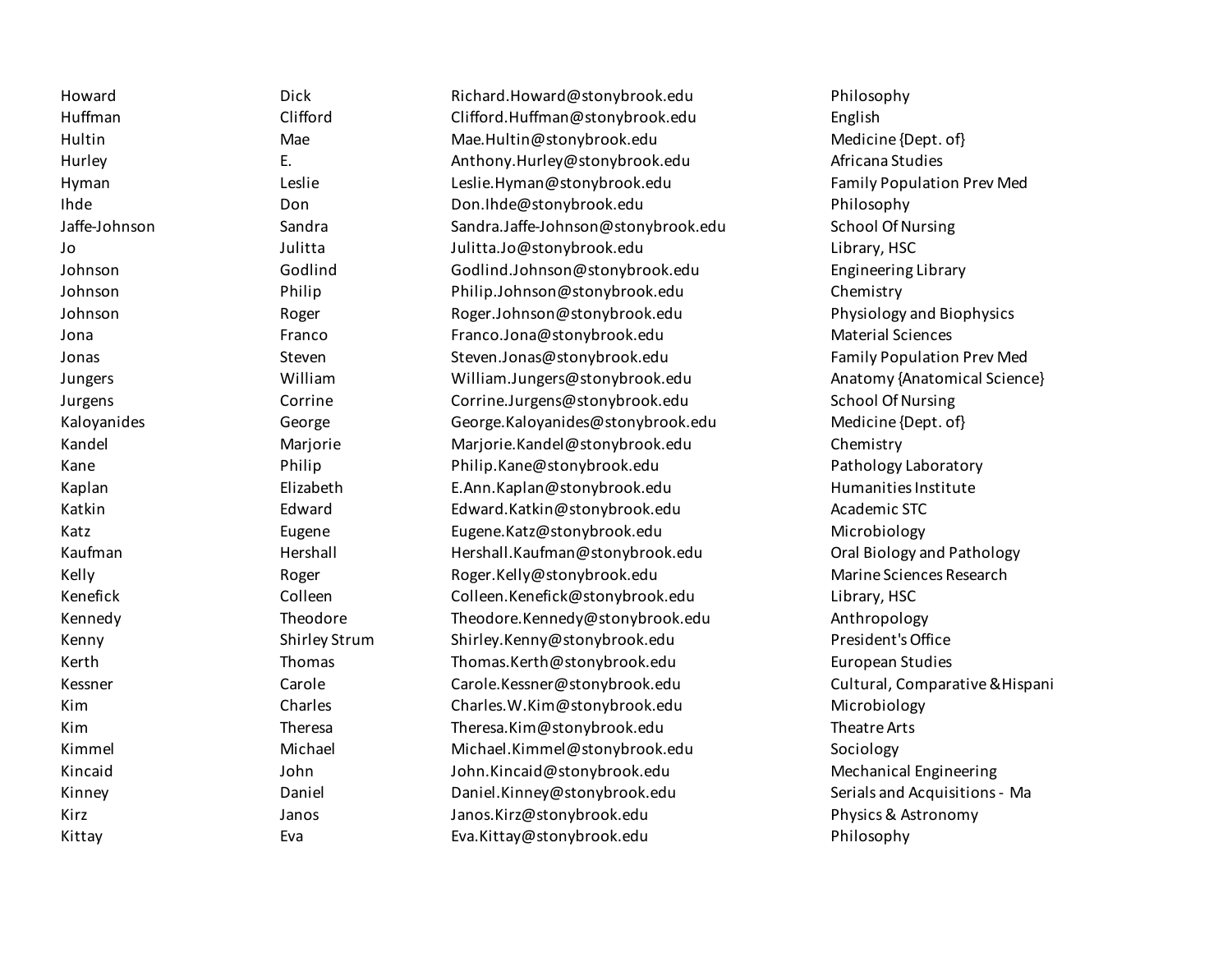| Kleinandreu | Flora         | Flora.Klein-Andreu@stonybrook.edu | Cultural, Comparative & Hispani |
|-------------|---------------|-----------------------------------|---------------------------------|
| Knapp       | Anthony       | Anthony.Knapp@stonybrook.edu      | Mathematics                     |
| Ko          | Ker-I         | Ker-I.Ko@stonybrook.edu           | Computer Science                |
| Koch        | Peter         | Peter.Koch@stonybrook.edu         | Physics & Astronomy             |
| Koch        | Stephen       | Stephen.Koch@stonybrook.edu       | Chemistry                       |
| Koppelman   | Lee           | Lee.Koppelman@stonybrook.edu      | Center For Regional Pol Studie  |
| Koras       | George        | George.Koras@stonybrook.edu       | Cultural, Comparative & Hispani |
| Kornhauser  | Samuel        | Samuel.Kornhauser@stonybrook.edu  | Athletics                       |
| Kovach      | John          | John.Kovach@stonybrook.edu        | Family Population Prev Med      |
| Kra         | Irwin         | Irwin.Kra@stonybrook.edu          | Mathematics                     |
| Kramer      | Richard       | Richard.Kramer@stonybrook.edu     | Music                           |
| Kranidas    | Thomas        | Thomas.Kranidas@stonybrook.edu    | English                         |
| Krause      | David         | David.Krause@stonybrook.edu       | Anatomy {Anatomical Science}    |
| Krikorian   | Abraham       | Abraham.Krikorian@stonybrook.edu  | Biochemistry                    |
| Kuisel      | Richard       | Richard.Kuisel@stonybrook.edu     | History                         |
| Kuo         | Thomas        | Thomas.Kuo@stonybrook.edu         | Physics & Astronomy             |
| Kuspit      | Donald        | Donald.Kuspit@stonybrook.edu      | Art                             |
| Lampard     | Eric          | Eric.Lampard@stonybrook.edu       | History                         |
| Landsman    | Ned           | Ned.Landsman@stonybrook.edu       | History                         |
| Lane        | Bernard       | bernard.lane@stonybrook.edu       | Pathology Laboratory            |
| Larson      | <b>Brooke</b> | Brooke.Larson@stonybrook.edu      | History                         |
| Lastra      | Pedro         | Pedro.Lastra@stonybrook.edu       | Cultural, Comparative & Hispani |
| Lawton      | David         | David.Lawton@stonybrook.edu       | Music                           |
| Lebovics    | Herman        | Herman.Lebovics@stonybrook.edu    | History                         |
| Lee         | Cindy         | Cindy.Lee@stonybrook.edu          | Marine Sciences Research        |
| Lee         | Linwood       | Linwood.Lee@stonybrook.edu        | Physics & Astronomy             |
| Lehmann     | Craig         | Craig.Lehmann@stonybrook.edu      | School of Health Techn & Mgmt   |
| Lemay       | Helen         | Helen.Lemay@stonybrook.edu        | History                         |
| Lenn        | Nicholas      | nicholas.lenn@stonybrook.edu      | Neurology                       |
| Lennarz     | William       | William.Lennarz@stonybrook.edu    | Biochemistry                    |
| Lenoble     | William       | William.Lenoble@stonybrook.edu    | Chemistry                       |
| Leske       | Gary          | gary.leske@stonybrook.edu         | Dental School                   |
| Levine      | Joel          | Joel.Levine@stonybrook.edu        | Neurobiology and Behavior       |
| Levine      | Marvin        | Marvin.Levine@stonybrook.edu      | Academic STC                    |
| Lewis       | Philip        | Philip.Lewis@stonybrook.edu       | <b>SPD Main Campus</b>          |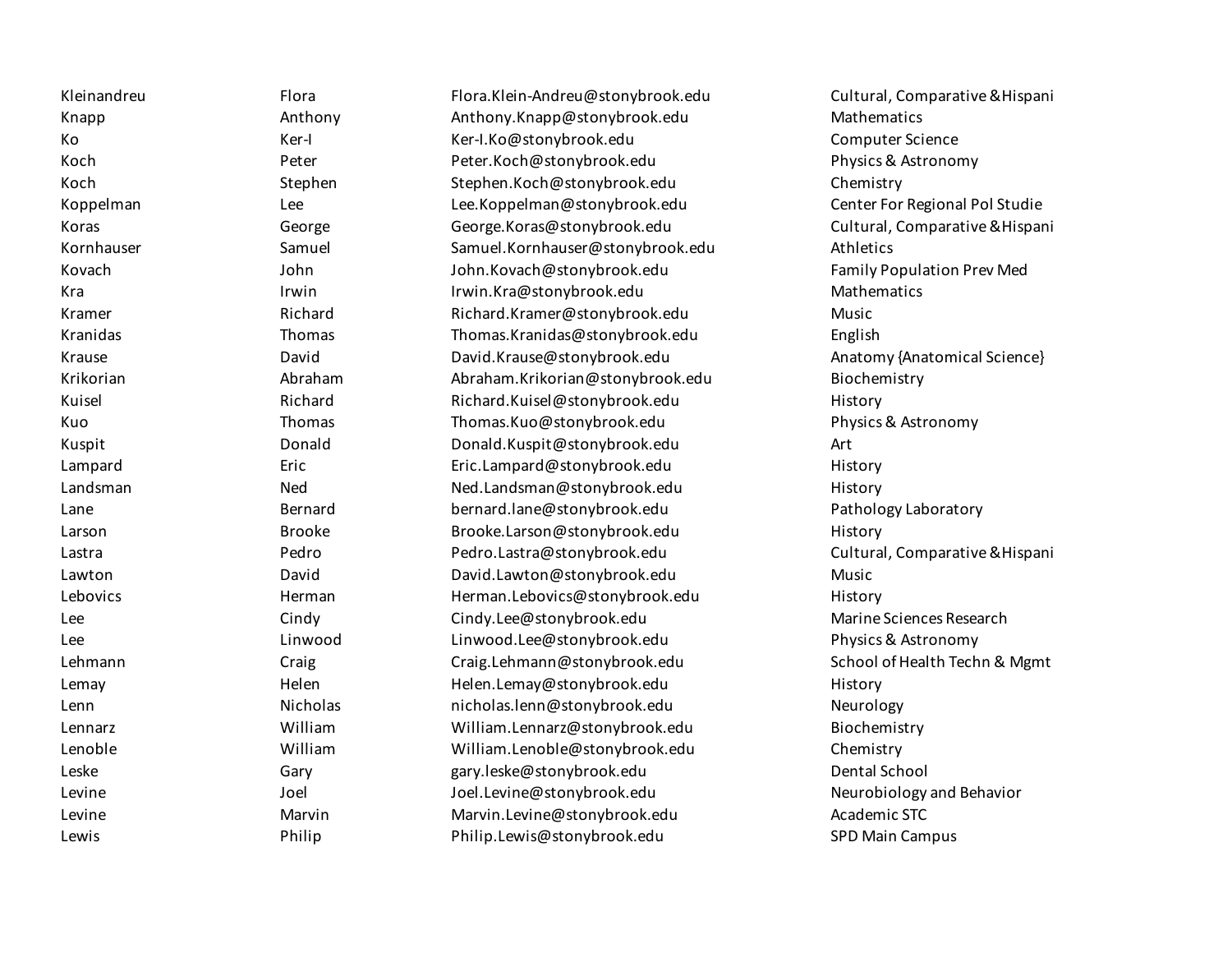Li Ellen Ellen.Li@stonybrook.edu Gastroenterology Liao Thomas Thomas Thomas.Liao@stonybrook.edu Technology & Society Liebermann Robert Robert.Liebermann@stonybrook.edu Geosciences (ESS) Liebowitz Martin Martin.Liebowitz@stonybrook.edu SB Internists (Tech Pk) Likharev Konstantin Konstantin.Likharev@stonybrook.edu Physics & Astronomy Lindsley Donald Donald.Lindsley@stonybrook.edu Geosciences (ESS) Lister William William.Lister@stonybrook.edu Mathematics Lobou Robert Robert.Lobou@stonybrook.edu Cataloging Department Library Lodge Milton Milton.Lodge@stonybrook.edu Political Science Long Charlotter Patricia Patricia Patricia.Long@stonybrook.edu School Of Nursing Lopez Glenn Glenn.Lopez@stonybrook.edu Marine Sciences Research Ludwig Jack Jack.Ludwig@stonybrook.edu English Lukens James James.Lukens@stonybrook.edu School of Professional Dev't Lyman Harvard Harvard.Lyman@stonybrook.edu Biochemistry Madajewicz Stefan Stefan Stefan.Madajewicz@stonybrook.edu Hematology/Oncology Hematology/Oncology Mallory **Nina** Nina Nina Nina.Mallory@stonybrook.edu Art Man-Cheong **Iona** Iona Iona Iona.Man-Cheong@stonybrook.edu History Mandel Gail Gail.Mandel@stonybrook.edu Neurobiology and Behavior Marcolina Ruth Ruth.Marcolina@stonybrook.edu Library, HSC Marcu Kenneth Kenneth.Marcu@stonybrook.edu Biochemistry Maresca Thomas Thomas.Maresca@stonybrook.edu English Marker Gary Gary.Marker@stonybrook.edu History Martindale Colin Colin.Martindale@stonybrook.edu Athletics Martinez-Pizarro Joaquin Joaquin.Martinez-Pizarro@stonybrook.edu English Maskit Bernard Bernard.Maskit@stonybrook.edu Mathematics Matthews Gary Neurobiology and Behavior Mayo Deborah Deborah.Mayo@stonybrook.edu Theatre Arts McCoy Barry Barry.McCoy@stonybrook.edu Inst For Theoretical Physics McCrary Stephen Stephen Stephen.V.Mccrary@stonybrook.edu Medical Humanities, Compassion McDuff Dusa Dusa.McDuff@stonybrook.edu Mathematics McGrath Carolyn Carolyn.McGrath@stonybrook.edu English McGrath Robert Robert.McGrath@stonybrook.edu Provost's Office McKenna Technology & Society James James.McKenna@stonybrook.edu Technology & Society McLaughlin Stuart Stuart.McLaughlin@stonybrook.edu Physiology and Biophysics Mendell Lorne Lorne.Mendell@stonybrook.edu Neurobiology and Behavior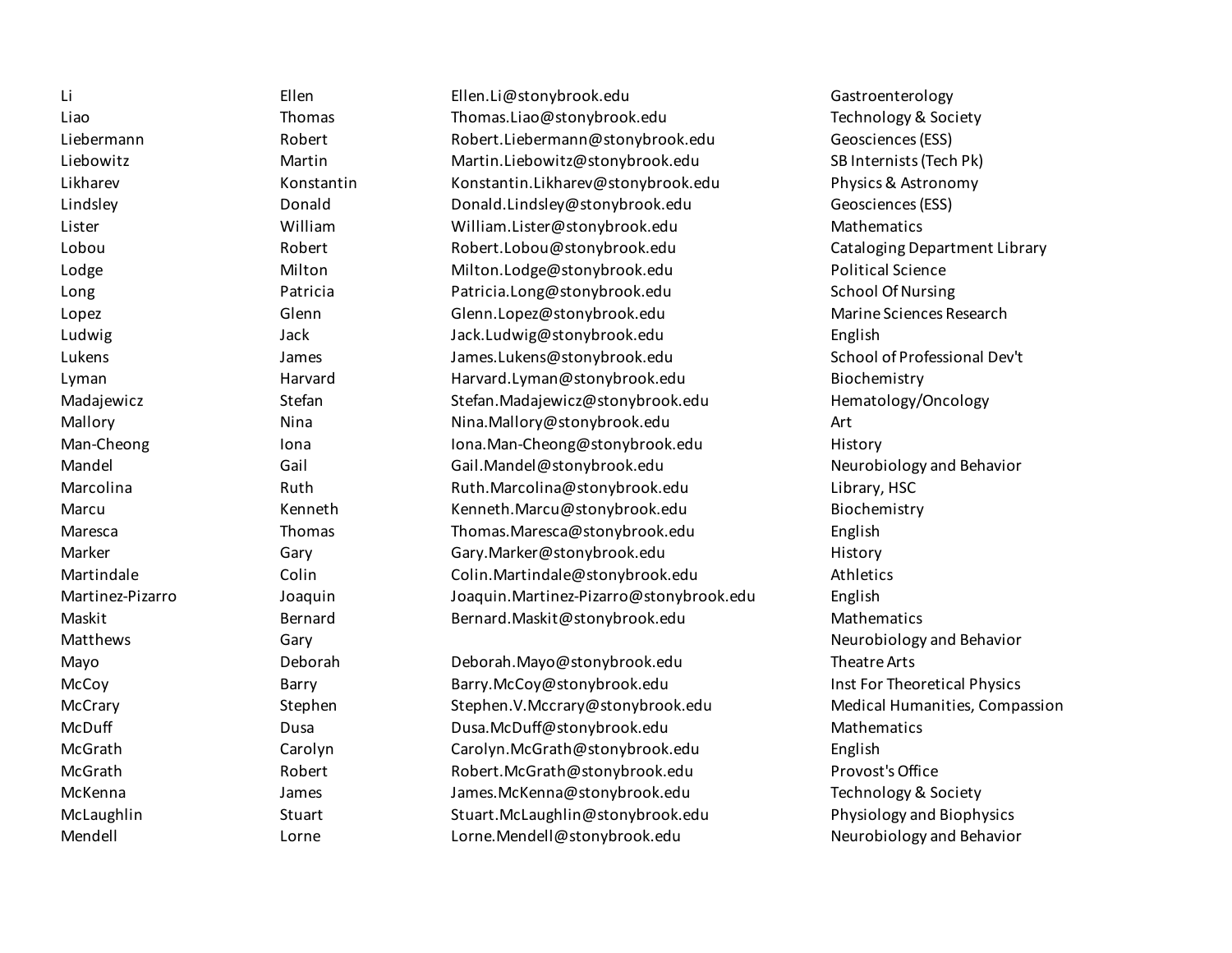Merriam Robert Robert.Merriam@stonybrook.edu Biochemistry Meyers Morton Morton.Meyers@stonybrook.edu Radiology Meyers William William.Meyers@stonybrook.edu Geosciences (ESS) Miller Wilbur Wilbur.Miller@stonybrook.edu History Moor Susan Susan.Moor@stonybrook.edu Athletics Moore Leon Leon.Moore@stonybrook.edu Physiology and Biophysics Morgan John John.Morgan@stonybrook.edu Mathematics Mori Masataka Masataka.Mori@stonybrook.edu Athletics Morin Lawrence Lawrence.Morin@stonybrook.edu Psychiatry {Academic Departmen Morrison Sidonie sidonie.morrison@stonybrook.edu Hematology/Oncology Moskowitz Anita Anita.Moskowitz@stonybrook.edu Art Mount Timothy Timothy.Mount@stonybrook.edu Music Munich Adrienne Adrienne.Munich@stonybrook.edu English Murray John John.Murray@stonybrook.edu Electrical Engineering Myers Frank Frank.Myers@stonybrook.edu Political Science Nathans **Robert Robert Robert.Nathans@stonybrook.edu** Institute For Pattern Recognit Newlin Paul Paul.Newlin@stonybrook.edu English Newton **Example 2 Newton Dolores Constructs** Dolores.Newton@stonybrook.edu Asian & Asian American Studies Nieh **Example Hwa-Tung Hwa-Tung.Nieh@stonybrook.edu** Inst For Theoretical Physics Nolan Rita Rita.Nolan@stonybrook.edu Philosophy Nord Edward Edward Edward.Nord@stonybrook.edu Medicine {Dept. of } Nunes Maria MariaLuisa.Nunes@stonybrook.edu Cultural, Comparative &Hispani O'Brien Edward Edward.OBrien@stonybrook.edu Mechanical Engineering O'Leary **Susan Susan Susan.OLeary@stonybrook.edu** Academic STC Paldy Charlester Lester Lester.Paldy@stonybrook.edu Technology & Society Pandit Jyoti Jyoti.Pandit@stonybrook.edu Documents Library Park Sung-Bae Sungbae.Park@stonybrook.edu Asian & Asian American Studies Parker **Margaret Margaret Margaret.Parker@stonybrook**.edu Pediatrics Academic Department Parker Robert Robert.Parker@stonybrook.edu Pediatrics Academic Department Patlak Clifford clifford.patlak@stonybrook.edu Surgery Pavlidis Theodosios Theodosios.Pavlidis@stonybrook.edu Computer Science Pekarsky Melvin Melvin.Pekarsky@stonybrook.edu Art Pequigney Joseph Joseph.Pequigney@stonybrook.edu English Peterson Deane Deane.Peterson@stonybrook.edu Physics & Astronomy

Mendell Nancy Nancy.Mendell@stonybrook.edu Family Population Prev Med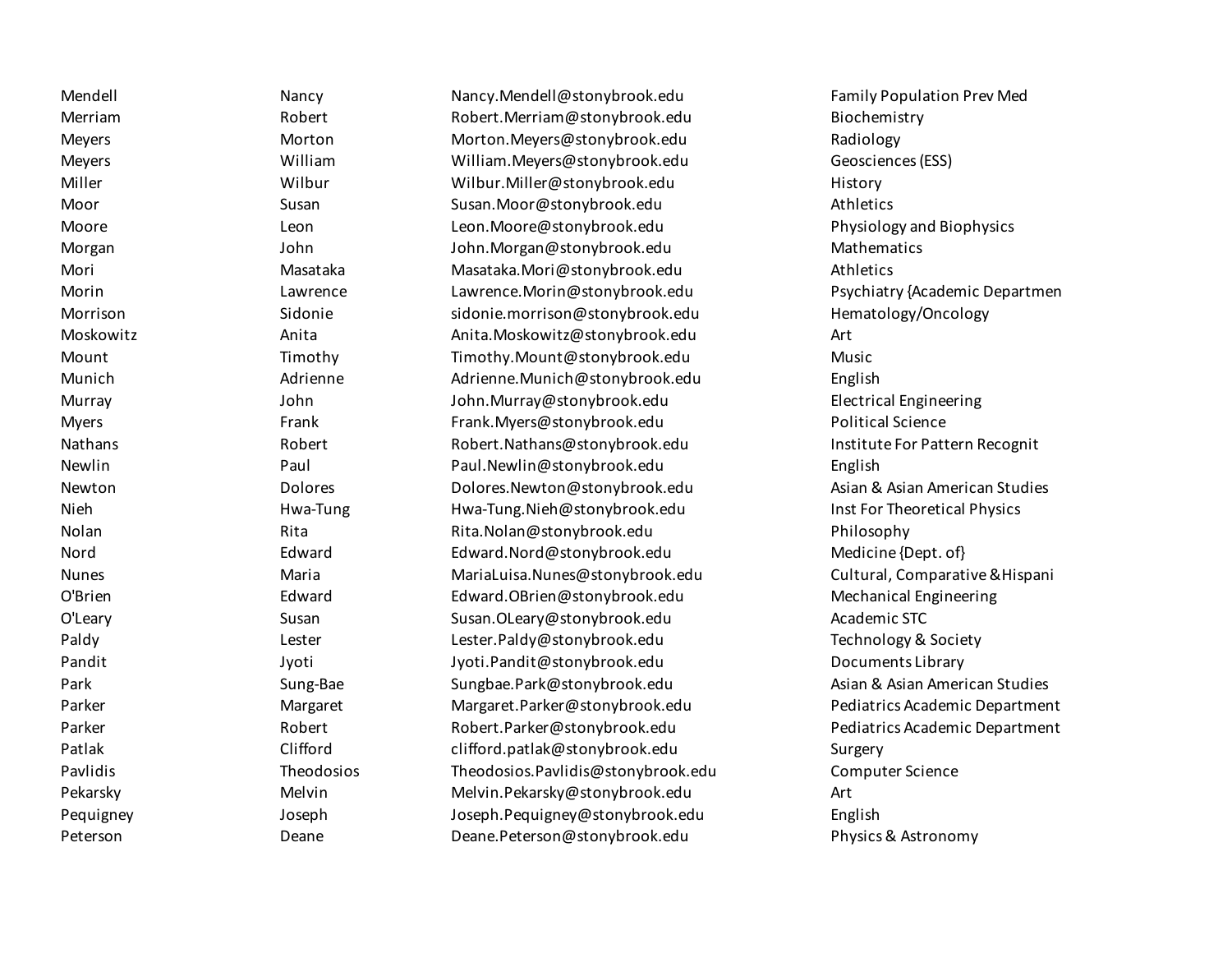Petrey Donald Donald.Petrey@stonybrook.edu Cultural, Comparative &Hispani Phillips **Anthony Anthony Anthony.Phillips@stonybrook.edu** Mathematics Phillips **Mildred Mildred Mildred.** E.Phillips@stonybrook.edu Pathology Academic Department Pincus Joel Joel.Pincus@stonybrook.edu Mathematics Pollack Burton Burton.Pollack@stonybrook.edu Dental School Pomeranz David David.Pomeranz@stonybrook.edu Provost's Office Porter Richard Richard.Porter@stonybrook.edu Chemistry Quirk J. Gerald Jgerald.Quirk@stonybrook.edu Obstetrics and Gynecology Ramsey John John.Ramsey@stonybrook.edu Athletics Rashkow Ilona Ilona Ilona.Rashkow@stonybrook.edu Cultural, Comparative & Hispani Rastegar Jahangir Jahangir.Rastegar@stonybrook.edu Mechanical Engineering Read **Malcolm Malcolm Malcolm.Read@stonybrook.**edu Cultural, Comparative & Hispani Reaven Sheldon Sheldon Sheldon.Reaven@stonybrook.edu Technology & Society Reiner Steven Steven Steven.Reiner@stonybrook.edu Journalism Program Reinstein **Example 20 Example 20 Example 20 Example 20 Example 20 Example 20 Example 20 Example 20 Example 20 E** Rezak Ira Ira.Rezak@stonybrook.edu Pulmonary Diseases Ripa Louis Louis.Ripa@stonybrook.edu Children's Dentistry Rizzuto Anthony Anthony.Rizzuto@stonybrook.edu European Studies Robinson Hannah Hannah.Robinson@stonybrook.edu Library Director's Office Robinson John John.Robinson@stonybrook.edu Academic STC Rohlf F.James F.James F.James.Rohlf@stonybrook.edu Anthropology Role Communication Communication (Lorna Lorna.Role@stonybrook.edu Neurobiology and Behavior Rosen Arthur Arthur.Rosen@stonybrook.edu Neurology Rosen Carol Carol Carol.Rosen@stonybrook.edu English Rosen Charles Charles.Rosen@stonybrook.edu Cultural, Comparative &Hispani Rosenfeld **Example 20 Martin Martin Martin.Rosenfeld@stonybrook.edu** School of Health Techn & Mgmt Rosenthal Joel Joel Joel.Rosenthal@stonybrook.edu History Roxborough Ian Ian Ian Ian.Roxborough@stonybrook.edu Sociology Rule James James James.Rule@stonybrook.edu Sociology Rzhevsky Nicholas Nicholas.Rzhevsky@stonybrook.edu European Studies Sachs John John.Sachs@stonybrook.edu Hematology/Oncology Sanderson Warren Warren.Sanderson@stonybrook.edu Economics Sarma **Raghum Raghupathy.Sarma@stonybrook.edu** Biochemistry Scarlata Suzanne Suzanne.Scarlata@stonybrook.edu Physiology and Biophysics Schechter **Nisson Nisson Nisson.Schechter@stonybrook.edu** Psychiatry {Academic Departmen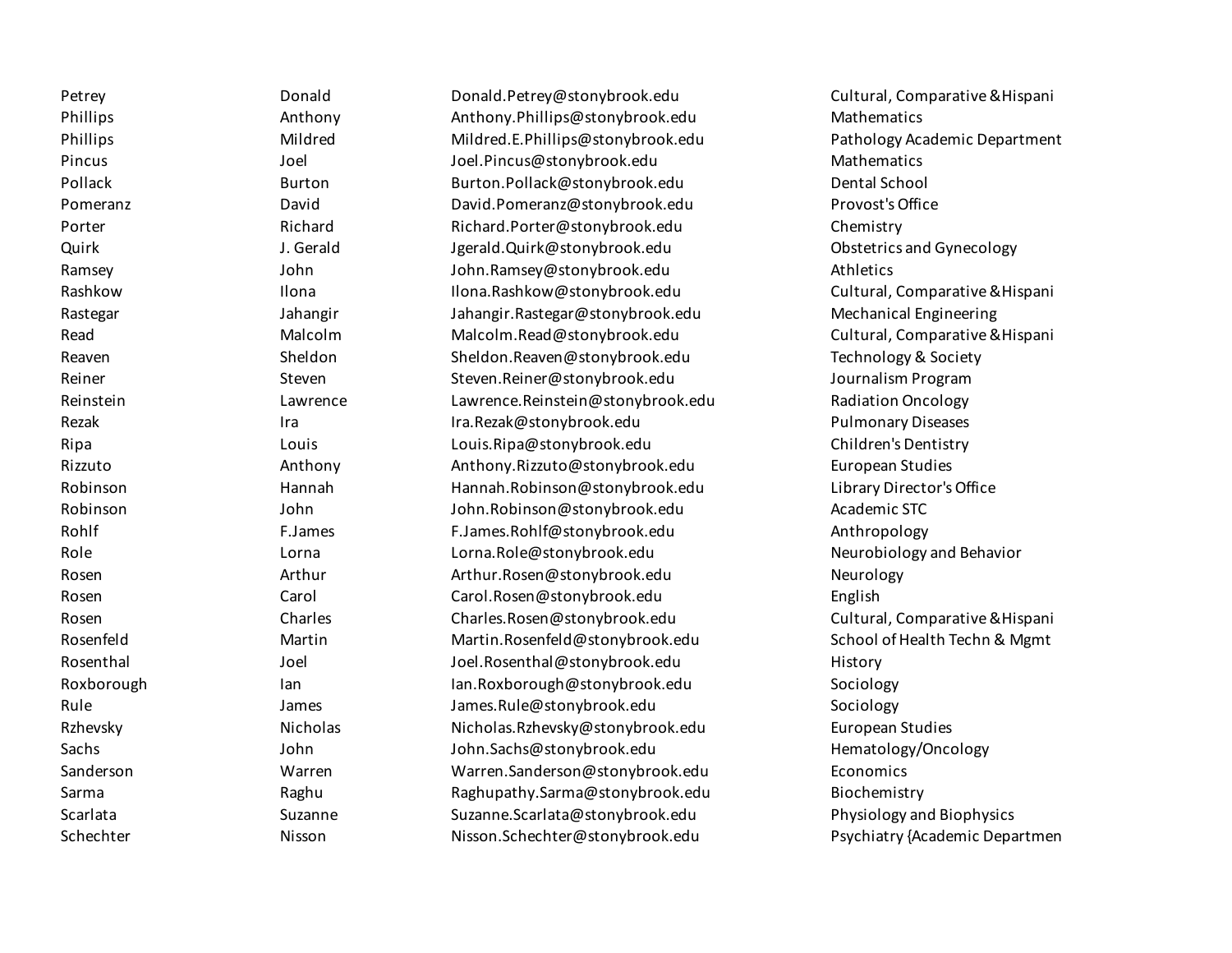| Schmidt      | Jakob          | Jakob.Schmidt@stonybrook.edu        | Biochemistry                       |
|--------------|----------------|-------------------------------------|------------------------------------|
| Schubel      |                | J.Schubel@stonybrook.edu            | Marine Sciences Research           |
| Schwartz     | Michael        | Michael.Schwartz@stonybrook.edu     | Sociology                          |
| Scranton     | Mary           | Mary.Scranton@stonybrook.edu        | Marine Sciences Research           |
| Sears        | Sallie         | Sallie.Sears@stonybrook.edu         | English                            |
| Seigle       | Leslie         | Leslie.Seigle@stonybrook.edu        | <b>Material Sciences</b>           |
| Sherman      | S.             | S.Sherman@stonybrook.edu            | Neurobiology and Behavior          |
| Shibutani    | Shinya         | Shinya.Shibutani@stonybrook.edu     | Pharmacology                       |
| Silver       | Sheila         | Sheila.Silver@stonybrook.edu        | Music                              |
| Silverberg   | Michael        | Michael.Silverberg@stonybrook.edu   | Infomatics HSC                     |
| Simon        | Michael        | Michael.Simon@stonybrook.edu        | Philosophy                         |
| Simon        | Michal         | Michal.Simon@stonybrook.edu         | Physics & Astronomy                |
| Simpson      | Melvin         | Melvin.V.Simpson@stonybrook.edu     | Biochemistry                       |
| Spector      | Ilan           | Ilan.Spector@stonybrook.edu         | Physiology and Biophysics          |
| Spector      | Marshall       | Marshall.Spector@stonybrook.edu     | Philosophy                         |
| Sprafkin     | Joyce          | Joyce.Sprafkin@stonybrook.edu       | Psychiatry {Academic Departmen     |
| Springer     | Charles        | Charles.S.Springer@stonybrook.edu   | Chemistry                          |
| Sprouse      | Gene           | Gene.Sprouse@stonybrook.edu         | Physics & Astronomy                |
| Squires      | Nancy          | Nancy.Squires@stonybrook.edu        | College of Arts and Sciences       |
| Sridhar      | Kamal          | Kamal.Sridhar@stonybrook.edu        | Asian & Asian American Studies     |
| Srivastav    | Ram            | Ram.Srivastav@stonybrook.edu        | <b>Applied Math and Statistics</b> |
| Stell        | George         | George.Stell@stonybrook.edu         | Chemistry                          |
| Stephens     | Peter          | Pstephens@stonybrook.edu            | Physics & Astronomy                |
| Stern        | Jack           | Jack.Stern@stonybrook.edu           | Anatomy {Anatomical Science}       |
| Sternglanz   | Rolf           | Rolf.Sternglanz@stonybrook.edu      | Biochemistry                       |
| Stone        | Arthur         | arthur.stone@stonybrook.edu         | <b>Psychiatry Putnam Hall</b>      |
| Stone        | Elizabeth      | Elizabeth.Stone@stonybrook.edu      | Anthropology                       |
| Susman       | Randall        | Randall.Susman@stonybrook.edu       | Anatomy {Anatomical Science}       |
| Sussman-Fort | Stephen        | Stephen.Sussman-Fort@stonybrook.edu | <b>Electrical Engineering</b>      |
| Swerdloff    | Mark           | Mark.Swerdloff@stonybrook.edu       | Oral and Maxillofacial Surg        |
| Taichman     | Lorne          | Lorne. Taichman@stonybrook.edu      | Oral Biology and Pathology         |
| Talmage      | David          | David.Talmage@stonybrook.edu        | Pharmacology                       |
| Tanur        | Judith         | Judith.Tanur@stonybrook.edu         | Sociology                          |
| Tasi         | James          | James. Tasi@stonybrook.edu          | Mechanical Engineering             |
| Tiso         | <b>Theresa</b> | Theresa. Tiso@stonybrook.edu        | School of Professional Dev't       |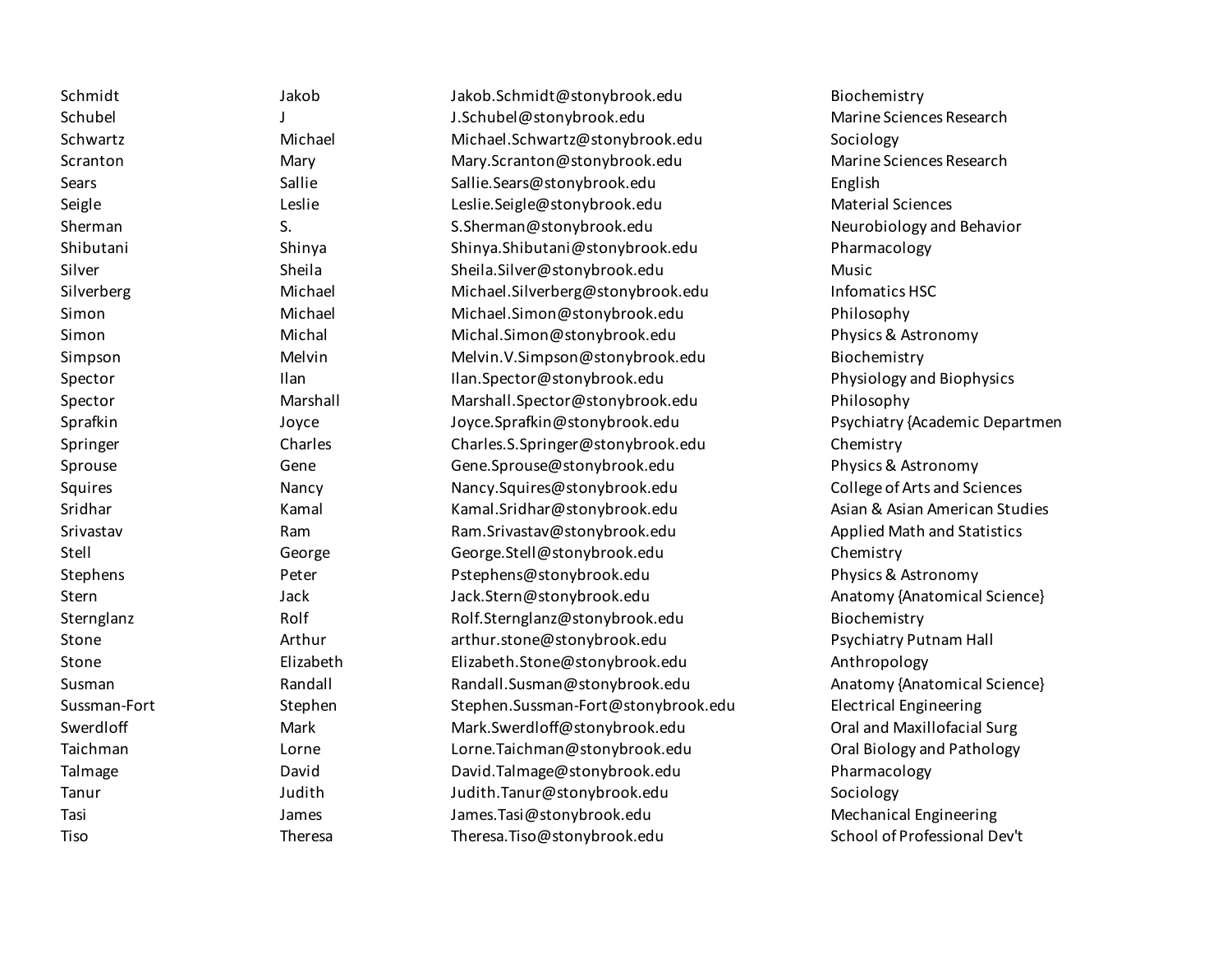Tortora Ceorge George George.Tortora@stonybrook.edu School of Health Techn & Mgmt

Travis Martin Martin.Travis@stonybrook.edu Political Science Treanor William William.Treanor@stonybrook.edu School of Health Techn & Mgmt Tseng The Linda Linda Linda Linda.Tseng@stonybrook.edu Charles Chaterics and Gynecology Tunik Bernard Bernard.Tunik.1@stonybrook.edu Library Director's Office Tursi Joseph Joseph.Tursi@stonybrook.edu Ctr for Italian Studies Tweedy Doris Doris.Tweedy@stonybrook.edu Library Director's Office Tyree **Andrea Andrea Andrea.Tyree@stonybrook.edu** Sociology Valins Stuart Stuart.Valins@stonybrook.edu Academic STC Van Nostrand William William William.Van Nostrand @stonybrook.edu Medicine {Dept. of} Vanderkloot William William.Vanderkloot@stonybrook.edu Physiology and Biophysics Vasvari Louise Louise.Vasvari@stonybrook.edu Cultural, Comparative &Hispani Visich Marian Marian.Visich@stonybrook.edu Technology & Society Vogel-Russo Lucy Lucy.Vogel@stonybrook.edu HR Services Volat Nelene Helene Helene.Volat@stonybrook.edu Reference Department Library Volkersz Evert Evert.Volkersz@stonybrook.edu Reference Department Library Walcott **Example 2 and Benjamin Benjamin.Walcott@stonybrook.edu** Neurobiology and Behavior Walcott Rosalind Rosalind.Walcott@stonybrook.edu Biological Sciences Libary Wang Dong-Ping Dong-Ping.Wang@stonybrook.edu Marine Sciences Research Wang external Rex rex.wang@stonybrook.edu external Psychiatry Putnam Hall Warren David David.Warren@stonybrook.edu Computer Science Waters Everett Everett.Waters@stonybrook.edu Academic STC Waters Harriet Harriet.Waters@stonybrook.edu Academic STC Watson Walter Walter.Watson@stonybrook.edu Philosophy Weiner Harry Harry.Weiner@stonybrook.edu College of Business Weinreb Ruth Ruth.Weinreb@stonybrook.edu European Studies Weisberger **William William William.Weisberger@stonybrook.edu** Inst For Theoretical Physics Welton Donn Donn.Welton@stonybrook.edu Philosophy Whitaker Patricia Patricia.Whitaker@stonybrook.edu Academic STC Whitehurst Crover Grover Grover.Whitehurst@stonybrook.edu Academic STC Whitney Mark Mark.Whitney@stonybrook.edu European Studies Wiener **Eaul Paul Paul.Wiener@stonybrook.edu** Reference Department Library Williams **Example 2 Inc. In the Union Contract Doris.** Nilliams@stonybrook.edu Biological Sciences Libary Williams John John.Williams@stonybrook.edu History Williams Peter Peter.Williams@stonybrook.edu Dean School of Medicine